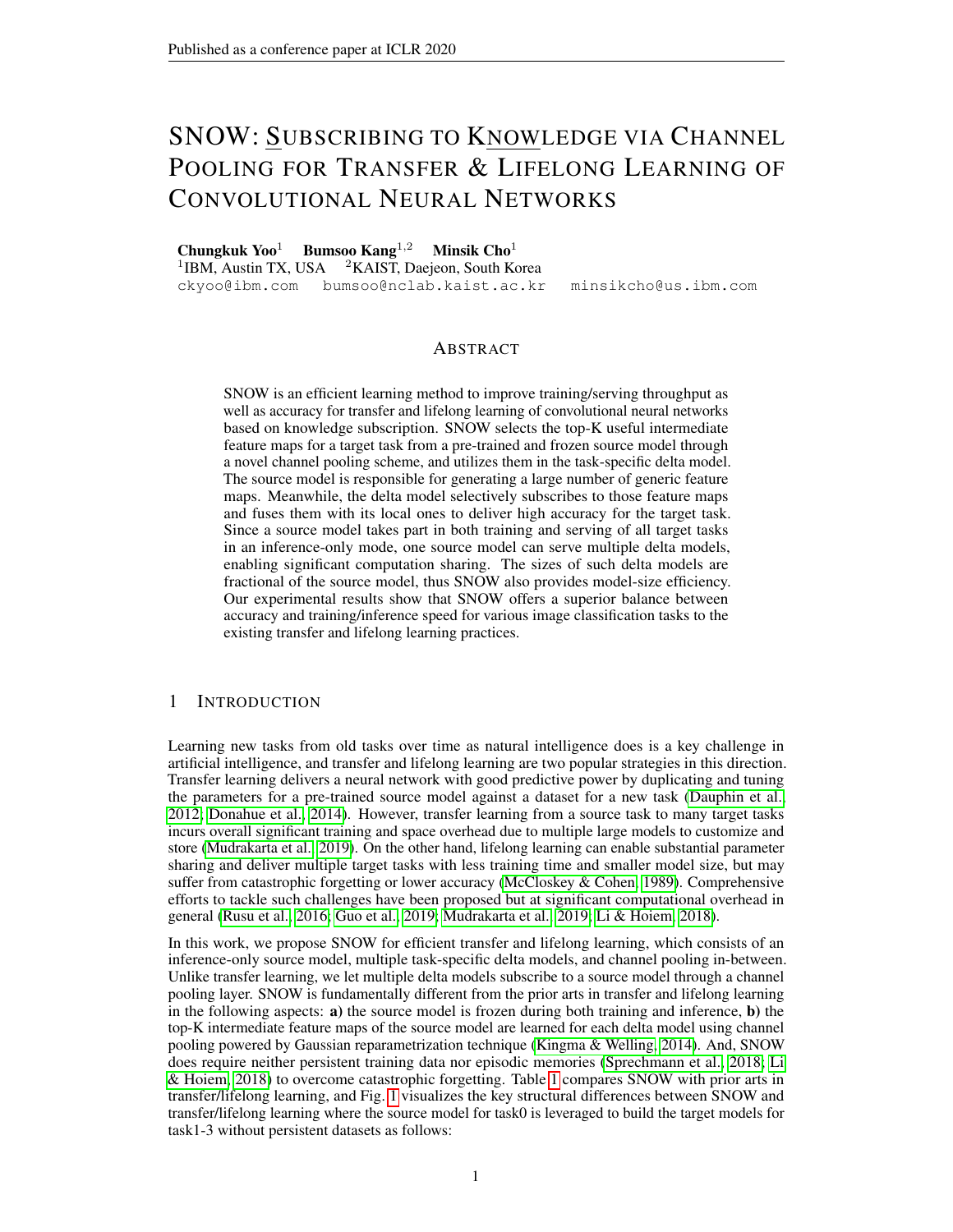|                         | $F()^a$ | FE <sup>b</sup> | ETC  | MP <sup>d</sup> | I <sub>F</sub> e | P N <sup>t</sup> | <b>SNOW</b> |
|-------------------------|---------|-----------------|------|-----------------|------------------|------------------|-------------|
| <b>Overall Accuracy</b> | poor    | medium          | good | good            | medium           | good             | good        |
| Catastrophic forgetting | no      | no              | no   | no              | ves              | no               | no          |
| Training efficiency     | good    | good            | poor | poor            | poor             | poor             | good        |
| Serving efficiency      | good    | good            | poor | poor            | good             | poor             | good        |
| Model-size efficiency   | good    | good            | poor | good            | good             | poor             | good        |

a Final output only: re-training the final output layer of the duplicated source model [\(Yosinski et al., 2014\)](#page-10-4).

b Feature extraction: re-training a few output layers of the duplicated source model [\(Whatmough et al., 2019\)](#page-10-5).

c Fine-tuning: re-training the entire duplicated source model [\(Dauphin et al., 2012\)](#page-9-0).

Model patch: training only the patch layers inserted into the source model [\(Mudrakarta et al., 2019\)](#page-10-0).

Learning w/o forgetting: regularizing hidden activations without persistent datasets [\(Li & Hoiem, 2018\)](#page-9-3).

f Progressive Net: propagating combined feature maps via lateral connections [\(Rusu et al., 2016\)](#page-10-2).

Table 1: Comparison of various transfer/lifelong schemes and SNOW.

<span id="page-1-0"></span>

Figure 1: SNOW vs. transfer/lifelong learning to build task1-3 from task0. The dotted box indicates a model which stays frozen (or no parameter update), skipping back-propagation during training.

- Transfer learning in (a) tunes the parameters in a copy of the source model for a new task. In transfer learning, updating more parameters improves the prediction accuracy but at higher computational overhead [\(Yosinski et al., 2014\)](#page-10-4). For example, task1<sup>a</sup> can be obtained faster (as the source model is frozen), but may show lower accuracy than task1<sup>b</sup> where the entire model is customized. Therefore, when high accuracy desired, transfer learning can involve significant training and storage overhead as separate models are trained for different target tasks.
- Lifelong learning in (b) allows a common structure for all the tasks, increasing the parameter efficiency of the entire system. Although lifelong learning could be a faster methodology than conventional transfer learning for multi-task delivery, it may still demand quite some training time as the shared part needs to get trained for all the target tasks and/or can suffer from catastrophic forgetting (unless expensive and complex persistent dataset or episodic memory is available). In [\(Rusu et al., 2016\)](#page-10-2), a constructive method for lifelong learning is proposed to avoid catastrophic forgetting but at substantial computational and memory footprint overhead.
- As in (c) for SNOW, the source model serves as a static feature supplier (i.e., no back-propagation) to all the target-specific models or delta models (significantly enhancing training and serving speed). Hence, each delta model generates only a handful number of its own local features and obtain all other features for free (greatly improving parameter efficiency). However, instead of supplying all the features to the delta models, SNOW has a channel pooling layer which learns and selects the top-K features for each individual delta model (delivering excellent prediction). For an example of (c), the channel pooling layer independently selects the top-3 intermediate feature maps for task1-3. Unlike conventional lifelong learning, SNOW does not suffer from catastrophic forgetting, as each delta model is independent of each other.
- Cost benefits on SNOW architecture are threefolds. First, training time and memory footprint can be significantly reduced since the source model runs only in an inference mode (thus no back-propagation). Second, the overhead of channel pooling is negligible because it requires only one parameter for each feature map of the source model. Lastly, a delta model needs to be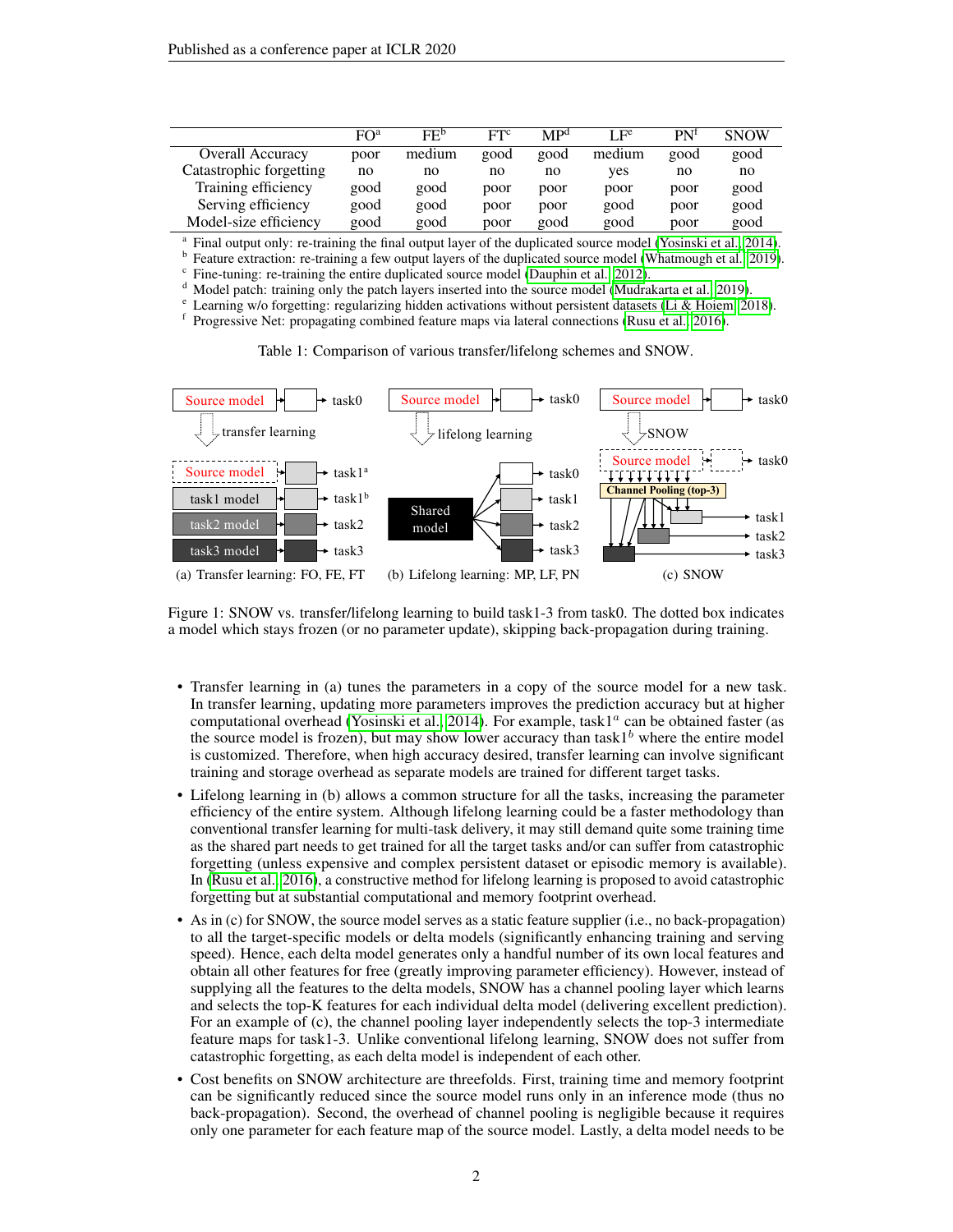<span id="page-2-2"></span>

Figure 2: In SNOW architecture, the source model produces intermediate features and the delta models selectively subscribe to them via channel pooling in their training and serving processes. The local features from a delta model and the subscribed features are combined through concatenation.

large enough to produce target-specific features, but can be much smaller than the source model. Fusing those features with the  $K$  features from the source model leads to significant parameter count saving compared with existing transfer learning practices.

The rest of the paper is organized as follows. Section [2](#page-2-0) details SNOW, and experimental results are in Section [3.](#page-4-0) Review on prior arts is in Section [4,](#page-8-0) followed by the conclusion in Section [5.](#page-8-1)

# <span id="page-2-0"></span>2 SNOW ARCHITECTURE

In this section, we present SNOW which aims scalable training/serving and high accuracy without catastrophic forgetting, as an efficient framework for transfer and lifelong learning. We will describe SNOW from two perspectives: a) how to connect the source model and the delta models efficiently (discussed in Section [2.1\)](#page-2-1) and b) how to effectively subscribe to the intermediate features from the source model from the delta models for higher accuracy (discussed in Section [2.2\)](#page-3-0). The above two challenges look orthogonal, yet highly correlated, as over-subscription of features degrades model-size efficiency while under-subscription would harm the model accuracy.

## <span id="page-2-1"></span>2.1 ARCHITECTURE AND LATERAL CONNECTIONS

SNOW proposes an architecture where a pre-trained/frozen source model and independently to-betrained delta models for target tasks are connected via channel pooling which enables uni-directional knowledge flow or knowledge subscription from the source to the delta models as in Fig. [2.](#page-2-2) The goal of uni-directional knowledge subscription is to capture universal features at one-time computation cost which would be amortized across multiple target tasks, assuming the source model has been trained with a large and comprehensive dataset (as in a typical transfer learning scenario). Meanwhile, target task-specific features are computed in the delta models with local feature extractors. In SNOW, therefore, the delta neural network can be at a much smaller size than the source model as long as the source model can provide a comprehensive set of feature maps. Since these two kinds of features are fused and further co-processed in the delta models, we can intuitively see that the delta models are encouraged to learn a set of task-specific features complementary to the subscribed features. In case a delta model cannot extract a sufficient amount of features from a source net, the delta model capacity would need to grow in order to generate the target-specific features sufficiently by itself. However, making the delta model too large can degrade parameter efficiency and further result in parameter o over-fitting when the target dataset is small, like any other neural network [\(Heaton, 2008\)](#page-9-5).

In detail, the source model produces intermediate features for a given sample during its feed-forward path (which is the same as inference). The delta model then is trained to use some of these feature maps as inputs for the next layer. The input for  $L_i$  layer of the delta model is given as the concatenation of the subscribed features from the source model and the output features from  $L_{i-1}$  layer of the delta model. In our experiments (see Section [3](#page-4-0) for details), we used a down-sized version of the source model for the delta models, but there is no restriction on how to design a delta model because concatenation is more flexible than feature superposition. More specifically, we used ResNet50 [\(He](#page-9-6)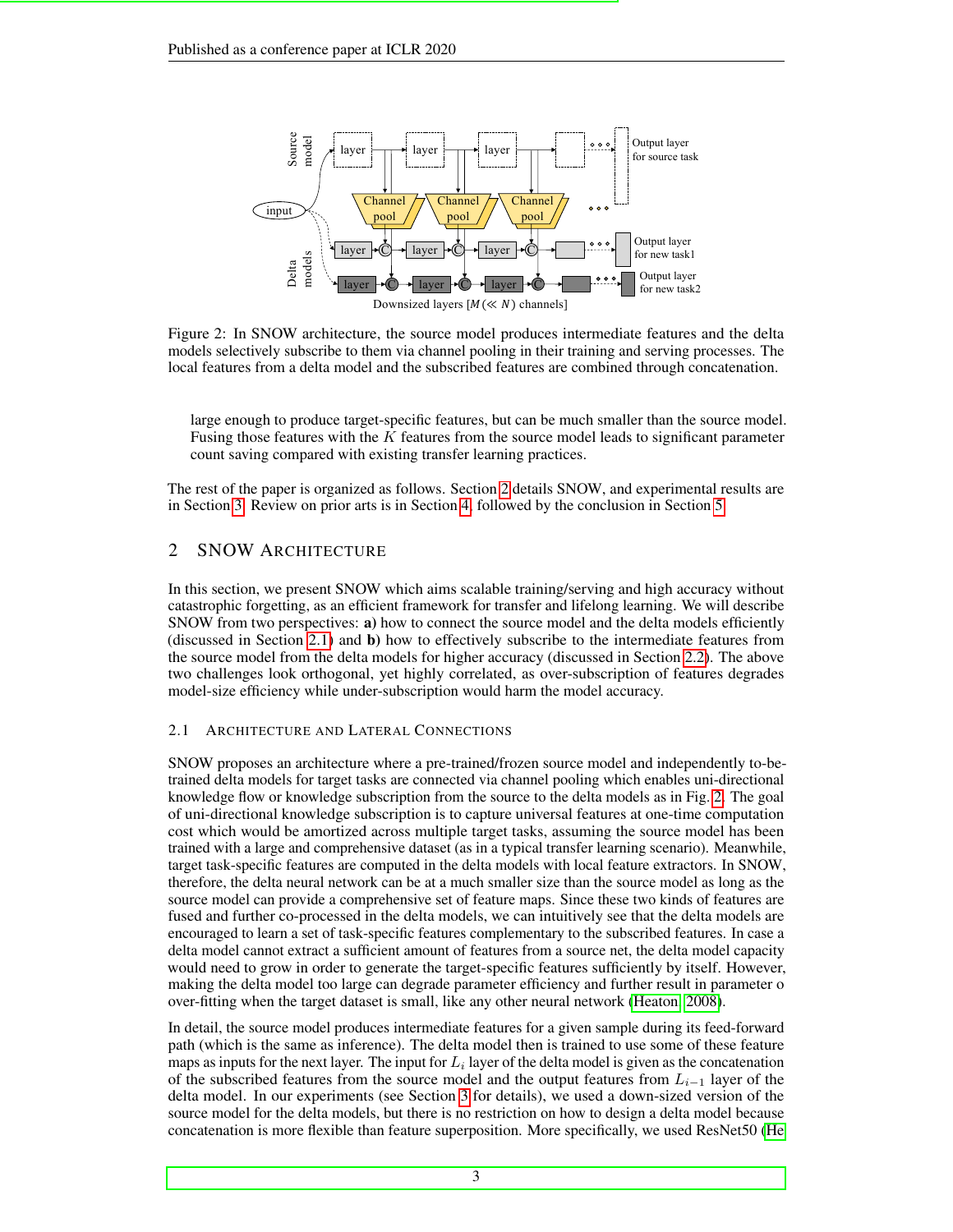<span id="page-3-1"></span>

Figure 3: Forward and backward propagation paths for channel pooling.

[et al., 2016\)](#page-9-6) trained by ImageNet [\(Deng et al., 2009\)](#page-9-7) as a source model, and used the same ResNet50 architecture as a delta model for a new task after reducing its channel size by a factor of eight. Note that such lateral connection has been proposed in existing works [\(Feichtenhofer et al., 2018\)](#page-9-8), but the context is vastly different in a sense that it is mainly to accelerate the inference of a single task during a neural network architecture design, while SNOW is for efficient transfer and lifelong learning.

In our training process for SNOW, all parameters in the source model are frozen while the parameters in the delta models are updated from random initialization. Therefore, we do not need to compute back-propagation for the source model parameters, greatly improving training memory footprint (i.e., nothing to keep for gradient computation) and throughput. And, the delta models have much fewer parameters than the source model. As a result, SNOW training offers much shorter training time and demands less computing resources compared with other conventional transfer/lifelong learning techniques, e.g., FT, MP, LF, PN (see Table [1\)](#page-1-0). Furthermore, we also minimize inference time for multiple tasks by sharing the intermediate features of a single source model across all the target tasks.

The serving efficiency of SNOW is maximized when all the target tasks take the same input. By sharing a feature map from a source network across more tasks, one-time feature map generation overhead can be amortized better, increasing the overall computational efficiency of SNOW architecture. Such single-input-multi-output scenario is highly realistic in practice: for instance, multiple neural networks take in the feed from a single camera, microphone, and sensors [\(Mathur et al., 2017\)](#page-10-6).

#### <span id="page-3-0"></span>2.2 SELECTIVE FEATURE SUBSCRIPTION BY CHANNEL POOLING

The purpose of channel pooling is to find a small subset of intermediate features from a source model in a way that the prediction accuracy from the delta model can be maximized. Therefore, each delta model will be accompanied by one channel pooling layer. In order to find the best subset, each channel pooling layer has a learnable scalar for each source feature map, and SNOW selects the top-K channels to limit the computation and model-size overhead in a stochastic way using normal distribution reparameterization. During inference, SNOW directly feeds the best K feature maps based on the training result without a stochastic step.

Fig. [3](#page-3-1) shows the forward and backward paths inside a channel pooling layer. At  $i$ -th forward path, we first compute the following for any channel x:  $w_x = m_x + \mathcal{N}(0, \sigma^2)$ . Then, we select the top-3 weights ( $w_0, w_1, w_3$ ) in white and perform channel-wise multiplication between the selected weights and corresponding channels at the same indices so that the results can be consumed by the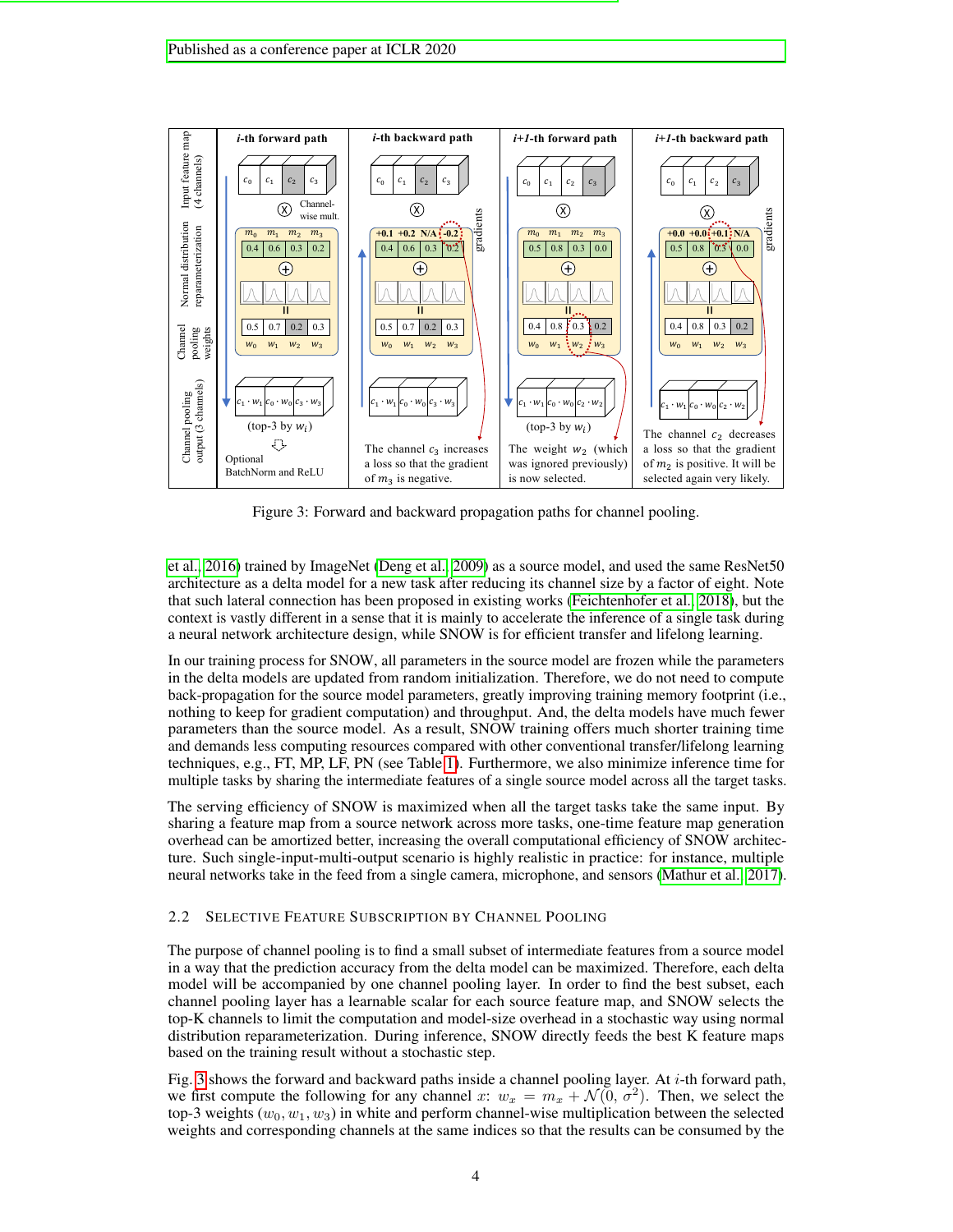corresponding delta model. The purpose of stochasticity is to provide every channel with enough chance to be selected, but we keep  $\sigma$  small that the channels can be easily separable. For example, even if  $m_2 > m_3$ ,  $w_2$  is ignored at this iteration due to stochasticity.

In the *i*-th backward path, the gradients for all the mean variables are computed **except**  $m_2$ , as  $w_2$ did not participate in the forward execution. Thus, the computed gradients will update  $(m_0, m_1, m_3)$ accordingly, and affect the top-K selection in the  $(i + 1)$ -th forward path. Assume that the gradient for  $m_3$  is -0.2, as the  $c_3$  hurts a specific target task, then  $m_3$  becomes 0.0 (now the lowest).

In the subsequent  $i + 1$ -th forward path,  $(w_0, w_1, w_2, w_3)$  are computed in the same way. This time, the difference between  $m_3$  and  $m_2$  is big enough to keep  $w_3$  from being selected. If  $c_2$  is indeed helpful to the target task, then  $m_2$  will get bigger, which would in turn help  $w_2$  be selected again in the subsequent iterations for further tuning. In this way, while the less relevant feature maps (to a target task) are to be ignored with high probability over time due to the decreased channel pooling weights, the critical channels will not only survive the top-K filtering but also be thoroughly tuned to minimize the training loss. Note that we remove the stochastic part,  $\mathcal{N}(0, \sigma^2)$  after training is over so that we directly select top-K trained weights for an inference task.

Determining  $K$  (i.e., the number of feature maps to subscribe) has a critical impact on both size and prediction accuracy of the target models. If a delta model undersubscribes to the intermediate features, it would not have sufficient information for higher prediction power. If a delta model oversubscribes, it would require more neurons and computational resources to process larger feature maps, not to mention that it could introduce unwanted noises to the delta model.

<span id="page-4-1"></span>

|                                     | $1 \times 1$ conv | Channel-wise attention | <b>Channel pooling</b> |
|-------------------------------------|-------------------|------------------------|------------------------|
| Model-size overhead $O(N \times K)$ |                   | $O(N^2)$               | O(N)                   |
| Computation pattern convolution     |                   | matrix mult.           | ch.-wise scalar mult.  |
|                                     |                   |                        |                        |

Table 2: Overhead of each channel subscription approach for a feature map of  $N \times h \times w$  size.

There are naive alternative approaches to selectively subscribe to features such as  $1 \times 1$  convolution [\(Rusu et al., 2016\)](#page-10-2) or channel-wise attention [\(Woo et al., 2018\)](#page-10-7) as in Table [2,](#page-4-1) but they require more parameters/computations and/or offer worse accuracy than the proposed channel pooling (see Section [3.4](#page-7-0) for comparison). In detail, when downsizing a feature map of  $N \times h \times w$  size to  $K \times h \times w$ , a channel pooling layer needs N parameters with  $K \times h \times w$  multiplications, while  $1 \times 1$  convolution requires  $N \times K$  parameters with  $N \times K \times h \times w$  multiplications. The channel pooling operation may look similar to the channel-wise attention [\(Woo et al., 2018\)](#page-10-7), but its attention block keeps the channel size the same as the number of given feature maps, while the channel pooling layer prunes irrelevant features out to have a smaller delta model. Finally, the size of the channel attention module is  $O(N^2)$  which is bigger than that of channel pooling  $O(N)$ , and channel-wise attention requires expensive matrix multiplication, but channel pooling only needs channel-wise scalar multiplication.

# <span id="page-4-0"></span>3 EXPERIMENTS

We implemented **SNOW** in Pytorch 1.1 [\(Paszke et al., 2017\)](#page-10-8), and compared its training and serving performance with prior arts in terms of accuracy and computational overhead in the following setup;

- Source model: a pre-trained ResNet50 with ImageNet available in torchvision.
- Workload: five classification tasks for Food-101 [\(Bossard et al., 2014\)](#page-9-9), Describable texture dataset (DTD) [\(Cimpoi et al., 2014\)](#page-9-10), Stanford 40 actions [\(Yao et al., 2011\)](#page-10-9), Car dataset [\(Krause et al.,](#page-9-11) [2013\)](#page-9-11), and Caltech-UCSD birds-200-2011 (CUB) [\(Wah et al., 2011\)](#page-10-10) (see Table [3](#page-4-2) for details) without any persistent dataset storage.
- Comparison: SNOW and five other transfer/lifelong schemes FO, FE, FT, MP, PN in Table [1](#page-1-0) (implemented per the corresponding reference in the table note) for training the models. We

<span id="page-4-2"></span>

| Dataset(#class) | Food(101)                                                             | DTD(47) | Action(40) | Car(196) | $\vert$ CUB(200) |
|-----------------|-----------------------------------------------------------------------|---------|------------|----------|------------------|
| train/test      | 75,750/25,250   3,760/1,880   4,000/5,532   8,144/8,041   5,994/5,794 |         |            |          |                  |

Table 3: Datasets for experiments.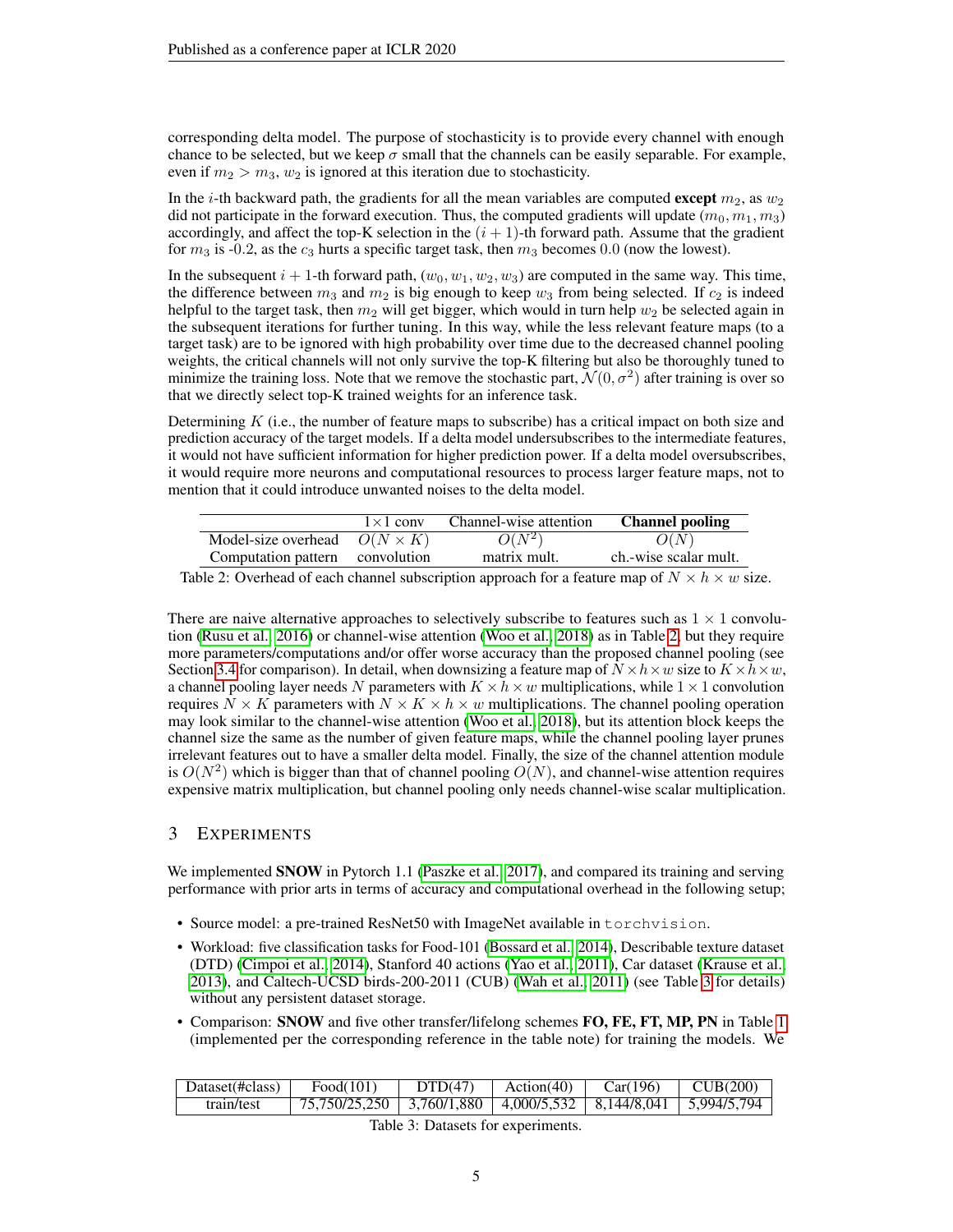could not compare with LF because LF exposed catastrophic forgetting on the tested datasets, preventing fair comparison (see Appendix for more discussion and LF results).

• Environment: IBM POWER9 @ 3.10GHz (44 cores) machine with Red Hat Enterprise Linux Server 7.6, CUDA10.1, CUDNN7.5 and 4 Tesla V100 GPUs (16GB on each).

#### 3.1 TRAINING PERFORMANCE

In this section, we report the training performance of all the experimented schemes in terms of training throughput, GPU runtime memory footprint, and Top-1 test accuracy. We trained each algorithm on a single GPU but with a different batch size in order to fit each algorithm's memory footprint into a single GPU memory capacity. While we set the initial learning rate as 0.1 for all other schemes under comparison, we applied  $1.0$  to SNOW, as SNOW has channel pooling parts that need training from scratch. We decayed the initial learning rate by a factor of 0.1 per every 30 epochs. For the exact batch sizes and initial learning rates, please refer to Figure [4.](#page-5-0) We used a SGD optimizer with a momentum of 0.9 and a weight decay factor of  $10^{-4}$ . We set  $K = N/8$  for N intermediate channels from ResNet50 and  $\sigma^2 = 0.001$ , except for the Action dataset [\(Yao et al., 2011\)](#page-10-9) ( $\sigma^2 = 10^{-8}$ ). For each algorithm in Table [1,](#page-1-0) training is done in a sequential manner for all the datasets to reflect the nature of transfer and lifelong learning.

SNOW shows the best balance between the training throughput and prediction accuracy over all the tested datasets as shown in Figure [4.](#page-5-0) Overall, SNOW-256 delivered a comparable accuracy with up to 2.4x higher throughput than  $FT$  or  $MP$  and 5.2x more than  $PN$ . This implies that SNOW enables transfer or lifelong learning to be completed significantly faster under the same computing resources, yet preserving its quality.

<span id="page-5-0"></span>

Figure 4: Training performance comparison on five different datasets on a single GPU.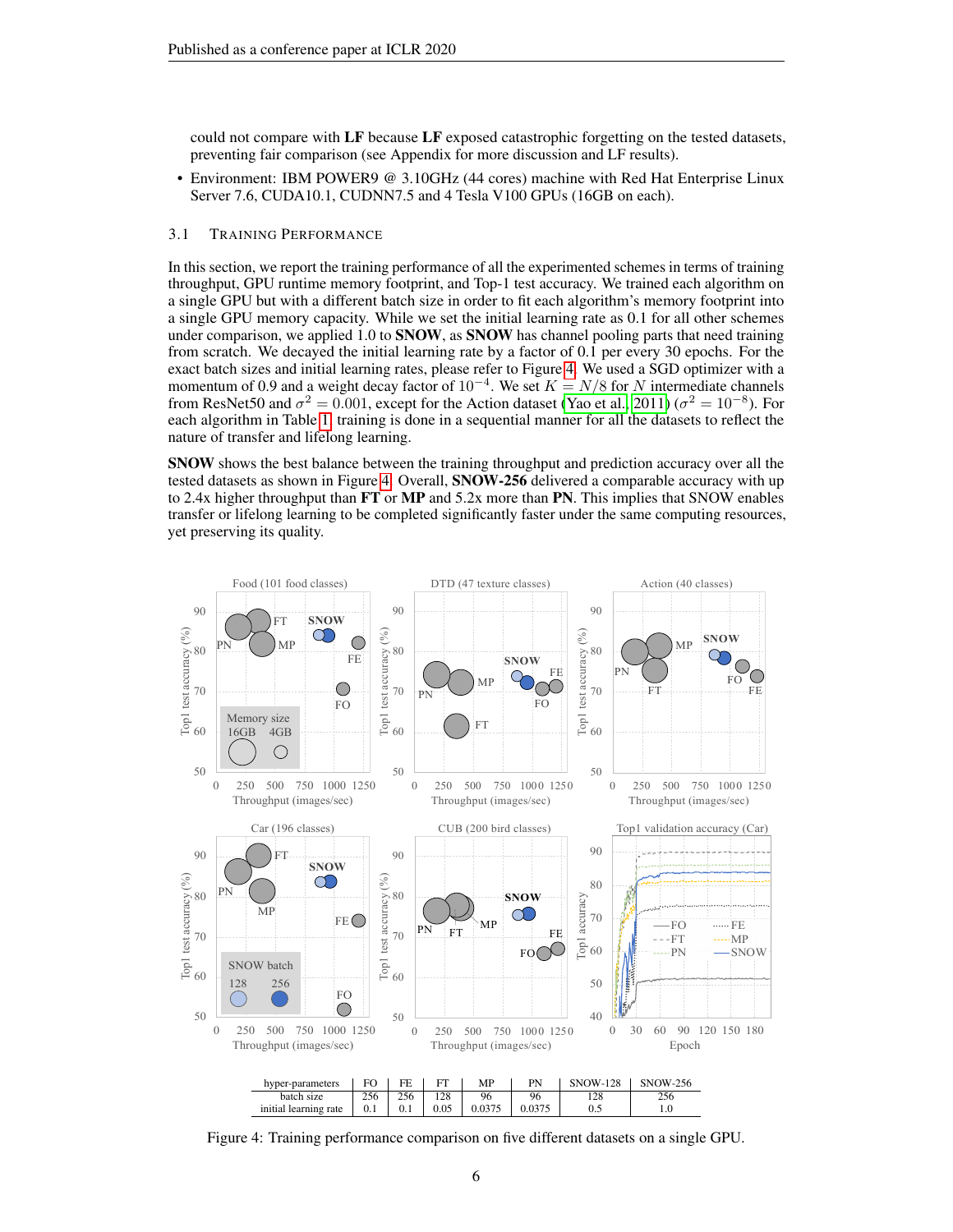The reason why FT and MP show poor throughputs compared with other light-weight approaches is because nearly full back-propagation is required for both cases. Especially, MP is slower than FT (despite that majority of parameters are frozen) because it has more layers to deal with yet back-propagation needs to reach out the very first patched layer in the model (thus, still need to compute the gradients for the intermediate features along the way). Meanwhile, SNOW performs back-propagation only for the delta models which are substantially smaller than the source model, resulting in significant reduction in training time and computing overhead, e.g., memory footprint for a given batch size. (note that the circle size in Figure [4](#page-5-0) represents the memory footprint size). Although PN does not require back-propagation on the source model either, its large target model size and heavy lateral connections make it the slowest scheme [\(Chaudhry et al., 2019\)](#page-9-12).

FO and FE show marginally higher throughput than SNOW-256, but we noticed significant accuracy drops up to 31.8% with FO and 9.7% with FE from SNOW-256's accuracy. Both approaches look similar to **SNOW** in a way of attaching a small size model and training it while the source model is frozen. However, instead of subscribing to intermediate features, they use only a single feature map of the third residual block  $(FE)$  or the last residual block  $(FO)$  of the source model, which prevents them from exploiting the intermediate features. From this comparison, we can see that feature subscription actually contributes to higher accuracy for a new task as we expected in Section [2,](#page-2-0) yet at a small throughput overhead with cost-efficient channel pooling.

Figure [4](#page-5-0) (bottom right) shows that **SNOW** as well as all other techniques converge around 60 epochs. Since the end-to-end training time is is proportional to the number of epochs to run and inversely proportional to the throughput, SNOW is much faster than FT, MP, and PN in terms of time-to-convergence, because of 2x∼5x higher throughput for the same number of epochs.

# 3.2 HYPER-PARAMETER SENSITIVITY

In this section, we discussed the hyper-parameter sensitivity of **SNOW** in terms of model accuracy with the Car dataset. We performed additional training on the Car dataset while varying the  $K$ , the delta model size, and  $\sigma^2$ , one at a time to understand their impacts on the accuracy. We summarized the outcomes in Table [4](#page-6-0) (where  $M$  is the source model size) and made the following observations with practical strategies for hyper-parameter tuning:

<span id="page-6-0"></span>

| <b>Parameter</b> |       |       |       | delta model size |       |       |       |       |       |       |
|------------------|-------|-------|-------|------------------|-------|-------|-------|-------|-------|-------|
| changes          |       |       |       |                  |       |       | Τe    | Τe    |       | 1e    |
| Top-1 accuracy   |       |       | 83.39 | 79.02            | 83.79 | 80.36 | 81.27 | 83    |       |       |
| Top-5 accuracy   | 96.93 | 96.94 | 96.93 | 96.00            | 96.94 | 95.93 | 95.85 | 96.94 | 96.99 | 96.88 |

Table 4: Accuracy changes over varying hyper-parameter settings.

- The accuracy is a bit sensitive to the  $K$  values. As discussed in Section [2.2,](#page-3-0) both undersubscription and over-subscription can degrade predictive power: under-subscription means insufficient feature sets for a delta model, while over-subscription may introduce unwanted noises to a delta model. Since over-subscription also incur model-size overhead, it would be desirable to start with small  $K$  values first until the peak accuracy gets reached.
- It shows that the performance is sensitive to the delta model size, and clearly exposes the existence of the ideal size. It is obvious that the same rule of thumb in neural network architecture design applies here too: having too few target-specific features hurts accuracy, but having too many (or too big delta net) may lead to over-fitting.
- Too large or too small  $\sigma^2$  can lead to sub-optimal predictive power. Therefore, it is important to develop a method to find good sigma values. We're currently researching on the idea to examine the early weight distribution (i.e., for a few epochs) and then determine the sigma value to balance out exploration and stabilization.

## 3.3 SERVING PERFORMANCE

We measured the computation costs of an inference process by serving all six tasks concurrently (i.e., classifiers for ImageNet and the other five in Table [3\)](#page-4-2) against the same input [\(Zamir et al., 2018;](#page-10-11)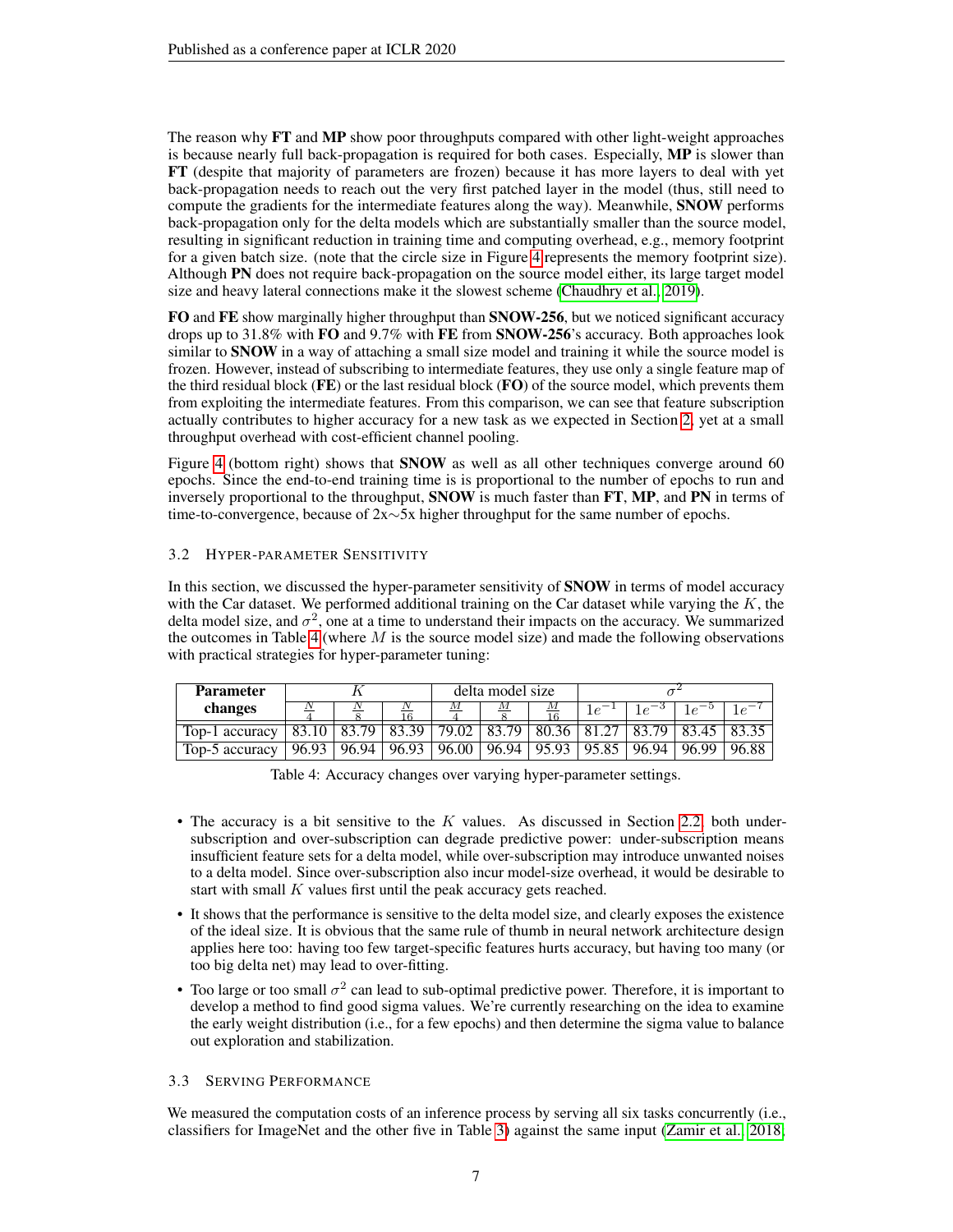<span id="page-7-1"></span>

| <b>Serving</b>             | ImageNet, Food, DTD, Action, Cars, CUB |        |       |       |       |             |  |
|----------------------------|----------------------------------------|--------|-------|-------|-------|-------------|--|
| approach                   | FΟ                                     | FF.    |       | MР    | PN    | <b>SNOW</b> |  |
| Total model parameters (M) | 26.8                                   | 28.3   | 144.3 | 26.9  | 257.4 | 30.8        |  |
| Throughput (images/sec)    | 7060.8                                 | 5626.6 | 632.9 | 304.3 | 169.5 |             |  |

Table 5: Computation costs for inference for the ImageNet (source model), Food, DTD, Action, Car, and CUB. We run all tasks together on a single Tesla V100.

[Mathur et al., 2017\)](#page-10-6). Overall inference results are summarized in Table [5](#page-7-1) and indicate that **SNOW** has significantly less overhead than other high-accuracy approaches such as FT, MP, PN in terms of total model size and inference throughput.

- FO is the smallest and shows the best inference throughput due to its architectural simplicity, but please note that FO has the worst accuracy on all five datasets.
- SNOW yields comparable inference throughput with FE (yet shows better accuracy as in Fig. [4\)](#page-5-0) with slightly more parameters.
- FT has the 2nd biggest penalty in terms of the parameter count as expected, because each task needs a full set of parameters tuned for a specific task.
- MP does not have much overhead in terms of the total model size, but suffers from the poor inference performance. Such penalty comes from the expensive scatter-gather computation patterns which are required to re-use the source model parameters, in addition to the increased number of layers on the critical execution path.
- PN has the biggest penalty in terms of the total number of parameters as expected size which leads to poor inference throughput.

In short, we can observe that **SNOW** has critical advantages in a multi-task setup, as it marginally increases the total model size by sharing the source model among all the individual tasks and keeps the inference performance intact, not to mention that it delivers high-quality accuracy.

#### <span id="page-7-0"></span>3.4 CHANNEL POOLING EFFECT

In this section, we first examine how the top-K selection changes during the course of training, and thencompares the channel pooling scheme in SNOW with other popular dimensional reduction and feature amplification methods in deep learning.

<span id="page-7-2"></span>

Figure 5: Selected channel index distribution for the Car dataset during training.

Figure [5](#page-7-2) shows how the top-K features selected by the proposed channel pooling for the Car dataset change throughout training where the X-axis is for the channel indices, the Y-axis is for the training progress (in terms of iteration), the solid vertical lines represent the selection of the corresponding channels, and the horizontal dotted lines indicate the start of a next epoch. Overall, we found that the top-K feature selections change frequently in the beginning of the training for exploration but get stabilized after additional epochs, as discussed in Section [2.2.](#page-3-0)

We applied such alternatives as feature subscription in **SNOW** and compared performances in terms of parameter overhead and test accuracy as summarized in Table [6](#page-8-2) which clearly highlights that the proposed channel pooling has the minimum overhead, while showing the overall best performance. As we discussed in Section [2.2,](#page-3-0) our channel pooling requires the least number of parameters for selective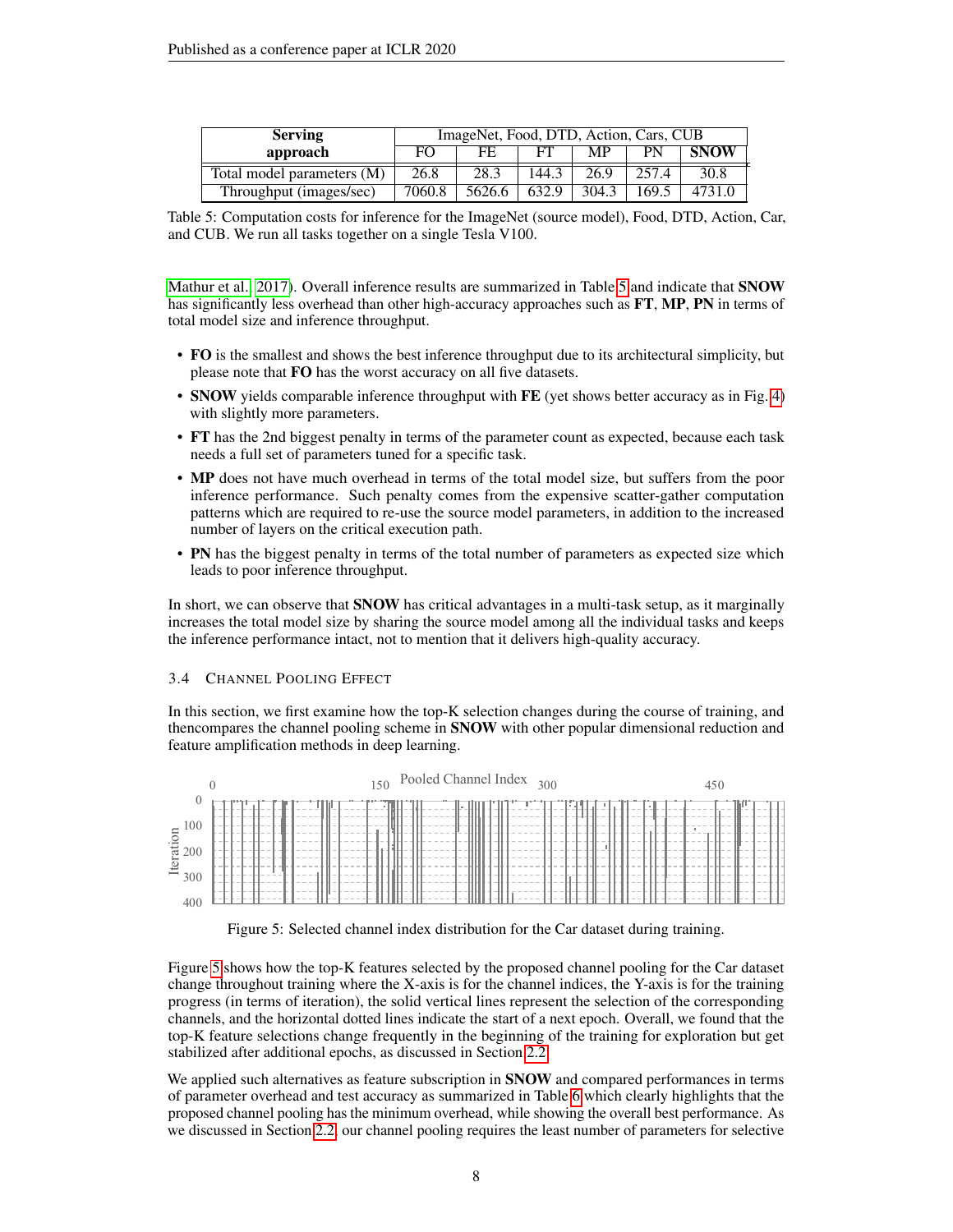<span id="page-8-2"></span>

| Feature subscription method | Parm. overhead (M) | Food  | <b>DTD</b> | Action | <b>Car</b> | CUB                |
|-----------------------------|--------------------|-------|------------|--------|------------|--------------------|
| $1 \times 1$ Convolution    | 14.0               | 82.82 | 74.73      | 78.29  | 77.07      | 73.20              |
| Channel-wise attention      | 35.0               | 84.05 | 74.06      | 79.50  | 82.94      | 75.51              |
| Subscribing to all          | 17.5               | 82.80 | 73.78      | 78.85  | 76.47      | $72.\overline{80}$ |
| <b>Channel pooling</b>      | 5.5                | 84.06 | 72.37      | 78.48  | 83.79      | 75.81              |

Table 6: Parameter overhead and Top-1 accuracy (%) of **SNOW** for each feature subscription method.

feature subscription among other alternative methods, including  $1 \times 1$  convolution, channel-wise attention [\(Woo et al., 2018\)](#page-10-7), and subscribing to all features. Notably, the channel pooling approach shows the highest accuracy for most of the datasets (Food, Car, CUB), and still achieves comparable accuracy for Action dataset.

Although the  $1 \times 1$  convolution uses more parameters than the channel pooling block, its accuracy is 6.72% less than channel pooling while slightly higher than the case of subscribing to all. This result indicates that the  $1 \times 1$  convolution learns which channels are important for a new task, but its performance is worse than that of channel pooling in terms of all aspects, including accuracy, the number of required parameters, and computational overhead.

The channel-wise attention module [\(Woo et al., 2018\)](#page-10-7) shows good accuracy for most of the datasets, however, its computation costs for inference are high. For the multi-task setup, its inferencing throughput is 1101.8 images/sec and the model parameter overhead is 35.0M while channel pooling achieves 4731.0 images/sec throughput with only 5.5M parameter overhead. Our channel pooling shows 4.3x higher throughput and 84.2% of parameter overhead reduction for multi-task inference than the channel-wise attention.

# <span id="page-8-0"></span>4 RELATED WORK

A large body of research has been done to address such challenges by exploring the various trade-off between training/serving/parameter efficiencies and accuracy. On the transfer learning side, the drawbacks in popular schemes such as feature extraction [\(Donahue et al., 2014\)](#page-9-1) or fine-tuning [\(Dauphin](#page-9-0) [et al., 2012;](#page-9-0) [Cui et al., 2018\)](#page-9-13) are addressed in various efforts. [Mudrakarta et al.](#page-10-0) [\(2019\)](#page-10-0) enhanced the parameter efficiency by inserting multiple patch layers into a frozen source model to capture the task-specific features at a cost of increased training and serving overhead. Knowledge flow [\(Liu](#page-9-14) [et al., 2019\)](#page-9-14) proposed a method that trains a learner from multiple experts by gradually distilling the layer-wise features from experts into the student at a cost of increased critical execution path for both training and inference as well. FixyNN [\(Whatmough et al., 2019\)](#page-10-5) revisited the conventional feature-extraction based transfer learning approach from the computation perspective by re-designing and fine-tuning the last few top layers, which could degrade the model accuracy substantially unless enough number of top layers are optimized. Recently, [Guo et al.](#page-9-2) [\(2019\)](#page-9-2) improved the accuracy of transfer learning by adaptively selecting feature extraction blocks per sample at a cost of extra policy network and low training throughput.

On the lifelong learning side, catastrophic forgetting has been researched from various angles. Weight regularizations during re-training to retain the old task performance were studied in [Lee](#page-9-15) [et al.](#page-9-15) [\(2016\)](#page-9-15); [Weinshall & Cohen](#page-10-12) [\(2018\)](#page-10-12). [Li & Hoiem](#page-9-3) [\(2018\)](#page-9-3) mitigated the catastrophic forgetting without old datasets by regularizing the final hidden activations from all the old tasks. Progressive Neural Net [\(Rusu et al., 2016\)](#page-10-2) in reinforcement learning proposed to propagate the feature maps in a columnized set of models for different tasks, which would greatly increase the total model size, not to mention slower inference performance due to the complex per-layer inter-column adapters and expensive lateral connections [\(Guo et al., 2019;](#page-9-2) [Chaudhry et al., 2019\)](#page-9-12).

# <span id="page-8-1"></span>5 CONCLUSION

In this paper, we propose SNOW, an innovative way of transfer and lifelong learning by subscribing knowledge of a source model for a new task through channel pooling. SNOW architecture enables the delta model to subscribe to the intermediate features from each layer of the source model in a uni-directional manner. In this manner, we can effectively train a model for a new task by updating the parameters of the delta model only while keeping the source model untouched. SNOW offers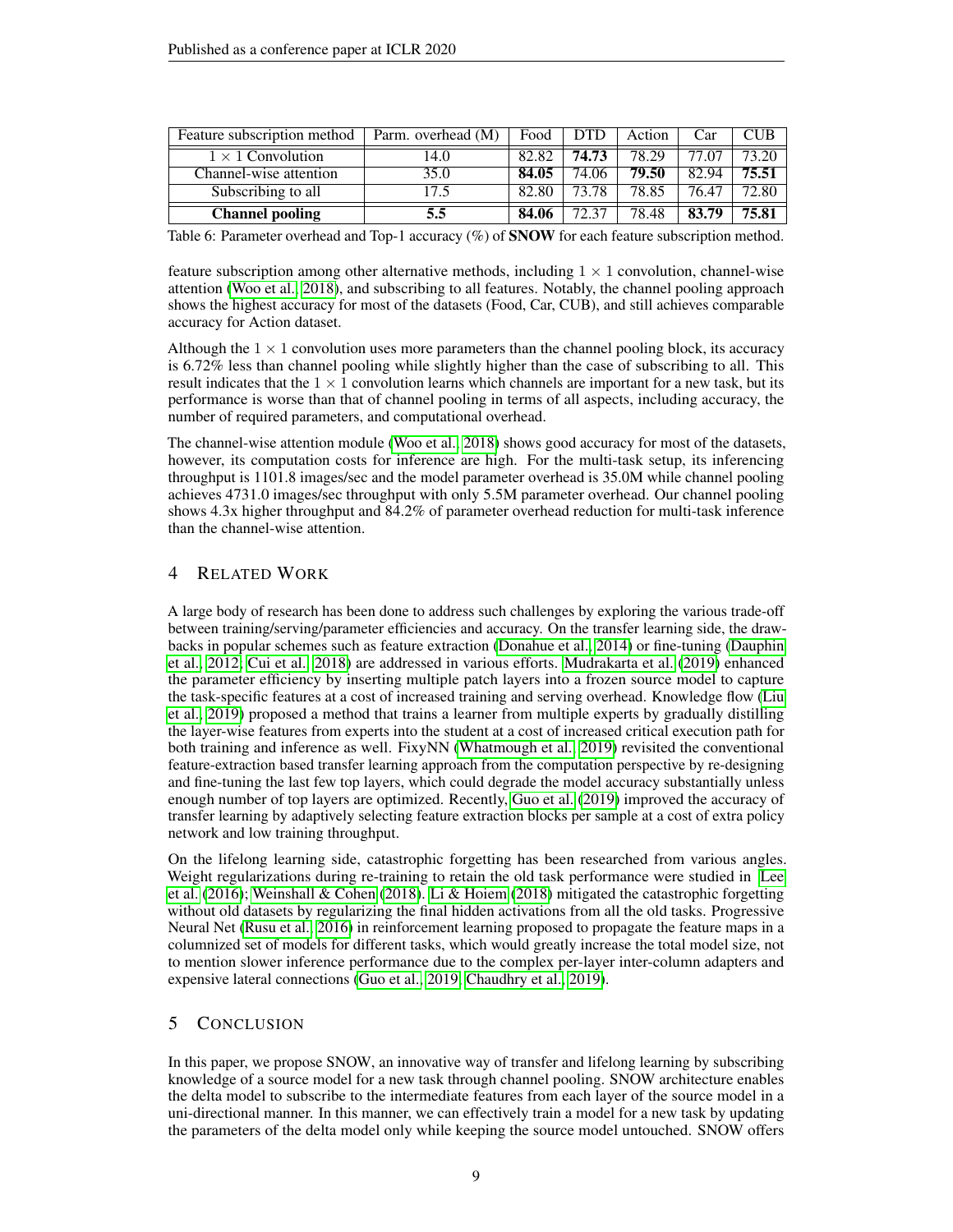excellent training/serving speed by sharing the same features of the source model across all the delta models, yet offers competitive prediction accuracy with design a simple yet effective *Channel Pooling*. In our comprehensive experiments with multiple datasets, SNOW shows the best balance between the computing performance and prediction accuracy over all the datasets among the state-of-the-art transfer and lifelong learning methods during both training and serving process.

## **REFERENCES**

- <span id="page-9-9"></span>Lukas Bossard, Matthieu Guillaumin, and Luc Van Gool. Food-101 – mining discriminative components with random forests. In *Proceedings of the European Conference on Computer Vision (ECCV)*, 2014.
- <span id="page-9-12"></span>Arslan Chaudhry, Marc'Aurelio Ranzato, Marcus Rohrbach, and Mohamed Elhoseiny. Efficient lifelong learning with a-gem. In *ICLR*, 2019.
- <span id="page-9-10"></span>M. Cimpoi, S. Maji, I. Kokkinos, S. Mohamed, , and A. Vedaldi. Describing textures in the wild. In *Proceedings of the IEEE Conf. on Computer Vision and Pattern Recognition (CVPR)*, 2014.
- <span id="page-9-13"></span>Yin Cui, Yang Song, Chen Sun, Andrew Howard, and Serge J. Belongie. Large scale fine-grained categorization and domain-specific transfer learning. *CoRR*, abs/1806.06193, 2018.
- <span id="page-9-0"></span>Grégoire Mesnil Yann Dauphin, Xavier Glorot, Salah Rifai, Yoshua Bengio, Ian Goodfellow, Erick Lavoie, Xavier Muller, Guillaume Desjardins, David Warde-Farley, Pascal Vincent, Aaron Courville, and James Bergstra. Unsupervised and transfer learning challenge: a deep learning approach. In *Proceedings of ICML Workshop on Unsupervised and Transfer Learning*, Proceedings of Machine Learning Research, pp. 97–110, 2012.
- <span id="page-9-7"></span>J. Deng, W. Dong, R. Socher, L.-J. Li, K. Li, and L. Fei-Fei. ImageNet: A Large-Scale Hierarchical Image Database. In *The IEEE Conference on Computer Vision and Pattern Recognition (CVPR)*, 2009.
- <span id="page-9-1"></span>Jeff Donahue, Yangqing Jia, Oriol Vinyals, Judy Hoffman, Ning Zhang, Eric Tzeng, and Trevor Darrell. Decaf: A deep convolutional activation feature for generic visual recognition. In *Proceedings of the 31st International Conference on International Conference on Machine Learning - Volume 32*, ICML'14, 2014.
- <span id="page-9-8"></span>Christoph Feichtenhofer, Haoqi Fan, Jitendra Malik, and Kaiming He. Slowfast networks for video recognition. *arXiv preprint arXiv:1812.03982*, 2018.
- <span id="page-9-2"></span>Yunhui Guo, Honghui Shi, Abhishek Kumar, Kristen Grauman, Tajana Rosing, and Rogério Schmidt Feris. Spottune: Transfer learning through adaptive fine-tuning. *CVPR*, 2019.
- <span id="page-9-6"></span>Kaiming He, Xiangyu Zhang, Shaoqing Ren, and Jian Sun. Deep residual learning for image recognition. In *The IEEE Conference on Computer Vision and Pattern Recognition (CVPR)*, pp. 770–778, 2016.
- <span id="page-9-5"></span>Jeff Heaton. *Introduction to Neural Networks for Java, 2Nd Edition*. 2008.
- <span id="page-9-4"></span>Diederik Kingma and Max Welling. Auto-encoding variational bayes. 2014.
- <span id="page-9-11"></span>Jonathan Krause, Michael Stark, Jia Deng, and Li Fei-Fei. 3d object representations for fine-grained categorization. In *4th International IEEE Workshop on 3D Representation and Recognition (3dRR)*, Sydney, Australia, 2013.
- <span id="page-9-15"></span>Giwoong Lee, Eunho Yang, and Sung Ju Hwang. Asymmetric Multi-task Learning Based on Task Relatedness and Loss. In *ICML*, 2016.
- <span id="page-9-3"></span>Zhizhong Li and Derek Hoiem. Learning without Forgetting. *IEEE Transactions on Pattern Analysis and Machine Intelligence*, 40:2935–2947, 2018.
- <span id="page-9-14"></span>Iou-Jen Liu, Jian Peng, and Alexander G. Schwing. Knowledge Flow: Improve Upon Your Teachers. In *ICLR*, 2019.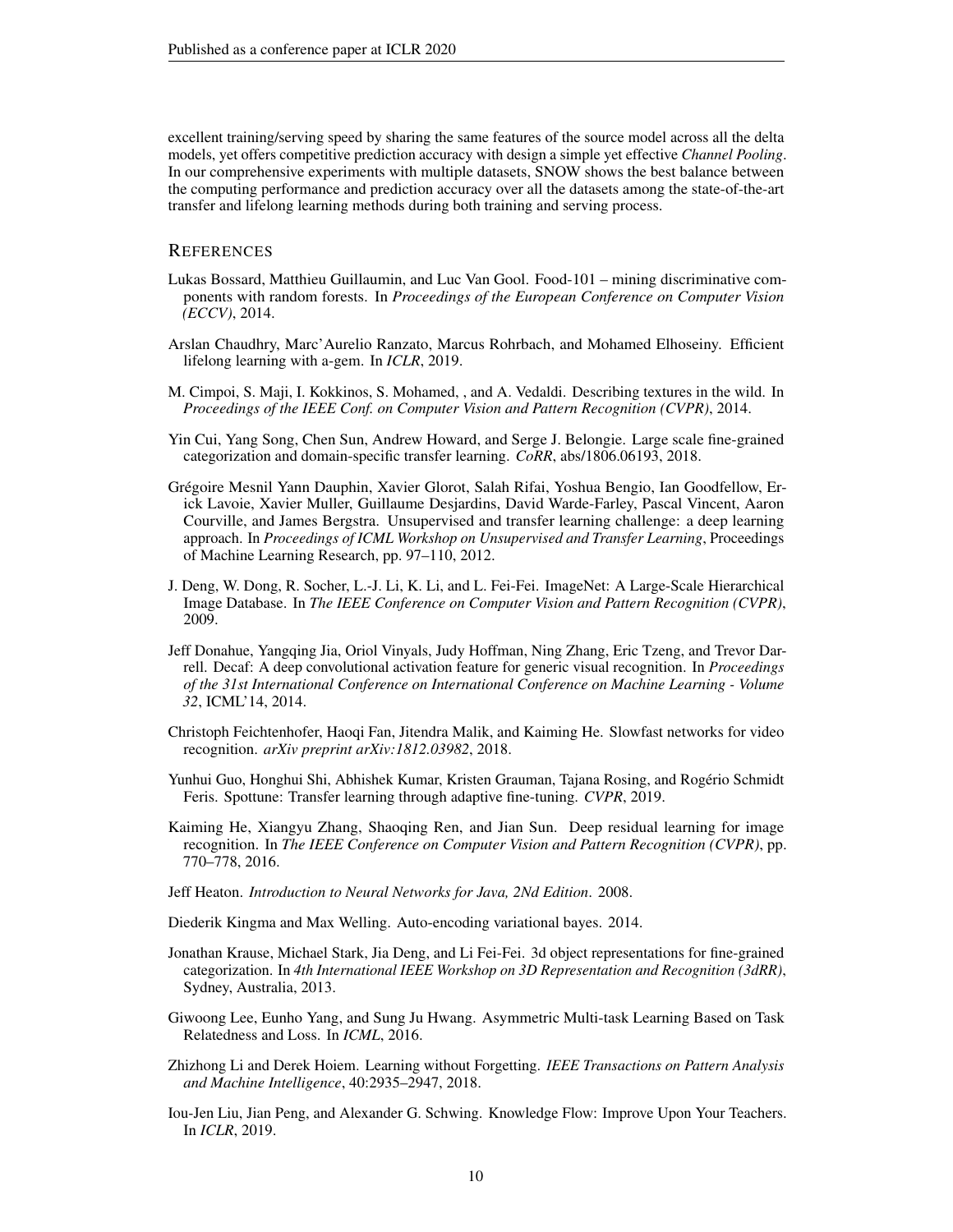- <span id="page-10-6"></span>Akhil Mathur, Nicholas D Lane, Sourav Bhattacharya, Aidan Boran, Claudio Forlivesi, and Fahim Kawsar. Deepeye: Resource efficient local execution of multiple deep vision models using wearable commodity hardware. In *Proceedings of the 15th Annual International Conference on Mobile Systems, Applications, and Services*, pp. 68–81. ACM, 2017.
- <span id="page-10-1"></span>Michael McCloskey and Neal J. Cohen. Catastrophic interference in connectionist networks: The sequential learning problem. volume 24 of *Psychology of Learning and Motivation*, pp. 109 – 165. Academic Press, 1989.
- <span id="page-10-0"></span>Pramod Kaushik Mudrakarta, Mark Sandler, Andrey Zhmoginov, and Andrew G. Howard. K For The Price Of 1: Parameter Efficient Multi-task And Transfer Learning. In *ICLR*, 2019.
- <span id="page-10-8"></span>Adam Paszke, Sam Gross, Soumith Chintala, Gregory Chanan, Edward Yang, Zachary DeVito, Zeming Lin, Alban Desmaison, Luca Antiga, and Adam Lerer. Automatic differentiation in PyTorch. In *NIPS Autodiff Workshop*, 2017.
- <span id="page-10-2"></span>Andrei A. Rusu, Neil C. Rabinowitz, Guillaume Desjardins, Hubert Soyer, James Kirkpatrick, Koray Kavukcuoglu, Razvan Pascanu, and Raia Hadsell. Progressive neural networks. *CoRR*, 2016.
- <span id="page-10-3"></span>Pablo Sprechmann, Siddhant M. Jayakumar, Jack W. Rae, Alexander Pritzel, Adrià Puigdomènech Badia, Benigno Uria, Oriol Vinyals, Demis Hassabis, Razvan Pascanu, and Charles Blundell. Memory-based Parameter Adaptation. In *ICLR*, 2018.
- <span id="page-10-10"></span>C. Wah, S. Branson, P. Welinder, P. Perona, and S. Belongie. The Caltech-UCSD Birds-200-2011 Dataset. Technical Report CNS-TR-2011-001, California Institute of Technology, 2011.
- <span id="page-10-12"></span>Daphna Weinshall and Gad Cohen. Curriculum learning by transfer learning: Theory and experiments with deep networks. In *ICML*, 2018.
- <span id="page-10-5"></span>Paul N. Whatmough, Chuteng Zhou, Patrick Hansen, Shreyas K. Venkataramanaiah, Jae-sun Seo, and Matthew Mattina. Fixynn: Efficient hardware for mobile computer vision via transfer learning. In *SysML*, 2019.
- <span id="page-10-7"></span>Sanghyun Woo, Jongchan Park, Joon-Young Lee, and In So Kweon. Cbam: Convolutional block attention module. In *Proceedings of the European Conference on Computer Vision (ECCV)*, pp. 3–19, 2018.
- <span id="page-10-9"></span>Bangpeng Yao, Xiaoye Jiang, Aditya Khosla, Andy Lai Lin, Leonidas Guibas, and Li Fei-Fei. Human action recognition by learning bases of action attributes and parts. In *2011 International Conference on Computer Vision*, pp. 1331–1338. IEEE, 2011.
- <span id="page-10-4"></span>Jason Yosinski, Jeff Clune, Yoshua Bengio, and Hod Lipson. How transferable are features in deep neural networks? In *NIPS*, 2014.
- <span id="page-10-11"></span>Amir R. Zamir, Alexander Sax, William Shen, Leonidas J. Guibas, Jitendra Malik, and Silvio Savarese. Taskonomy: Disentangling task transfer learning. In *The IEEE Conference on Computer Vision and Pattern Recognition (CVPR)*, June 2018.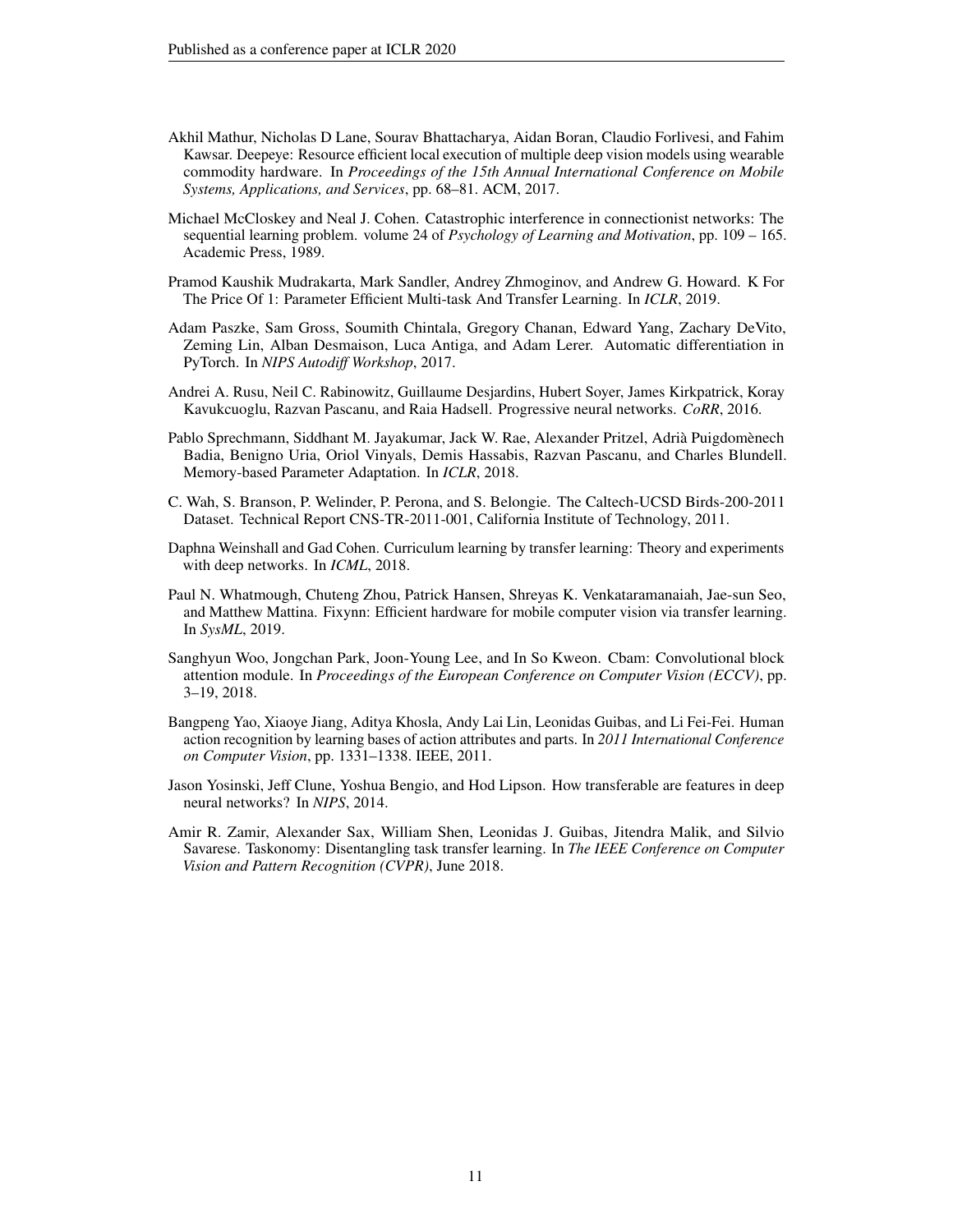# A APPENDIX

# A.1 CHANNEL POOLING

We present the channel pooling block in Section [2.2](#page-3-0) with Figure [3.](#page-3-1) To better understand, we provide the details of how the channel pooling block works in an operation level as follows.

#### Algorithm 1 Channel Pooling Forward Function

```
w: channel pooling weight (N \times 1 vector)
x: feature map from a source model (N channels)
N \to M pooling
procedure CHAPTERNELPOOLINGFORMARD(x)if training then
       rand_v = w + \mathcal{N}(0, \sigma^2)\_, idx = topK(rand_v, M)
       selected\_weight = w[idx]else
       selected\_weight, idx = topK(w, M)end if
   x = x[idx]
   x = x \otimes selected\_weight //⊗: channel-wise scalar multiplication
   x = BatchNorm(x) //optional
   x = ReLU(x) //optional
   return xend procedure
```
# A.2 EXPERIMENT DETAILS OF TRAINING PERFORMANCE

Figure [4](#page-5-0) shows training performance in terms of accuracy, throughput, and memory footprint for each dataset and training method. In the following tables, we report precise numbers of the graphs in Figure [4](#page-5-0) as well as validation accuracy curves during training for all datasets.

| <b>Training</b> | Top-1 (top-5) accuracy |               |               |               |                           |  |  |  |  |
|-----------------|------------------------|---------------|---------------|---------------|---------------------------|--|--|--|--|
| approach        | Food                   | <b>DTD</b>    | <b>Action</b> | Car           | <b>CUB</b>                |  |  |  |  |
| FO.             | 70.76(90.55)           | 70.81(91.65)  | 76.41(95.58)  | 51.96 (78.68) | 65.96 (89.90)             |  |  |  |  |
| FE.             | 82.24(95.84)           | 71.45(92.40)  | 73.97(93.64)  | 74.05(94.12)  | $\overline{67.16(91.27)}$ |  |  |  |  |
| FT.             | 87.63 (97.32)          | 61.56(85.01)  | 75.40(93.02)  | 90.26(98.62)  | 77.93(93.37)              |  |  |  |  |
| <b>MP</b>       | 81.97(95.68)           | 72.41(92.88)  | 81.51(95.44)  | 81.42(96.00)  | 77.22(94.24)              |  |  |  |  |
| <b>PN</b>       | 86.19 (96.97)          | 74.32 (92.34) | 79.99 (94.41) | 86.26(97.71)  | 76.51 (93.63)             |  |  |  |  |
| <b>SNOW-256</b> | 84.06 (96.47)          | 72.37(92.02)  | 78.48 (95.04) | 83.79 (96.94) | 75.81 (94.05)             |  |  |  |  |
| <b>SNOW-128</b> | 84.20 (96.52)          | 73.98 (93.06) | 79.28 (95.25) | 83.69 (97.04) | 75.51 (93.87)             |  |  |  |  |

Table 7: Test accuracy of each approaches with 5 datasets.

| <b>Training</b> | Throughput (images/sec)   Memory usage (GB) |                             |                  |                  |                  |  |  |  |  |
|-----------------|---------------------------------------------|-----------------------------|------------------|------------------|------------------|--|--|--|--|
| approach        | Food                                        | <b>DTD</b>                  | <b>Action</b>    | Car              | CUB              |  |  |  |  |
| FO.             | 1076.08   4.12                              | 1089.83   4.40              | 1106.31   4.38   | 1085.67   4.24   | 1102.5014.63     |  |  |  |  |
| FE              | 1205.84   4.05                              | 1205.84   4.31              | 1230.7714.02     | 1209.2614.17     | 1219.63   4.31   |  |  |  |  |
| FT.             | 356.84   13.74                              | 357.94   13.74              | 359.13   13.83   | $358.74$ 13.75   | 358.24   14.66   |  |  |  |  |
| <b>MP</b>       | 391.36   14.57                              | $\overline{393.60}$   14.68 | 394.25   14.69   | 388.66   14.67   | 392.96   13.72   |  |  |  |  |
| <b>PN</b>       | 189.69   15.29                              | 189.09   15.60              | $189.50$   15.29 | $185.01$   15.72 | $187.24$   15.56 |  |  |  |  |
| <b>SNOW-256</b> | 947.80   4.40                               | 959.1614.40                 | 949.5514.26      | 965.31   4.25    | 970.06   4.27    |  |  |  |  |
| <b>SNOW-128</b> | 871.34   2.92                               | 873.1212.87                 | 868.9712.80      | 885.2012.87      | 880.94   2.94    |  |  |  |  |

Table 8: Computational performance for training on a single GPU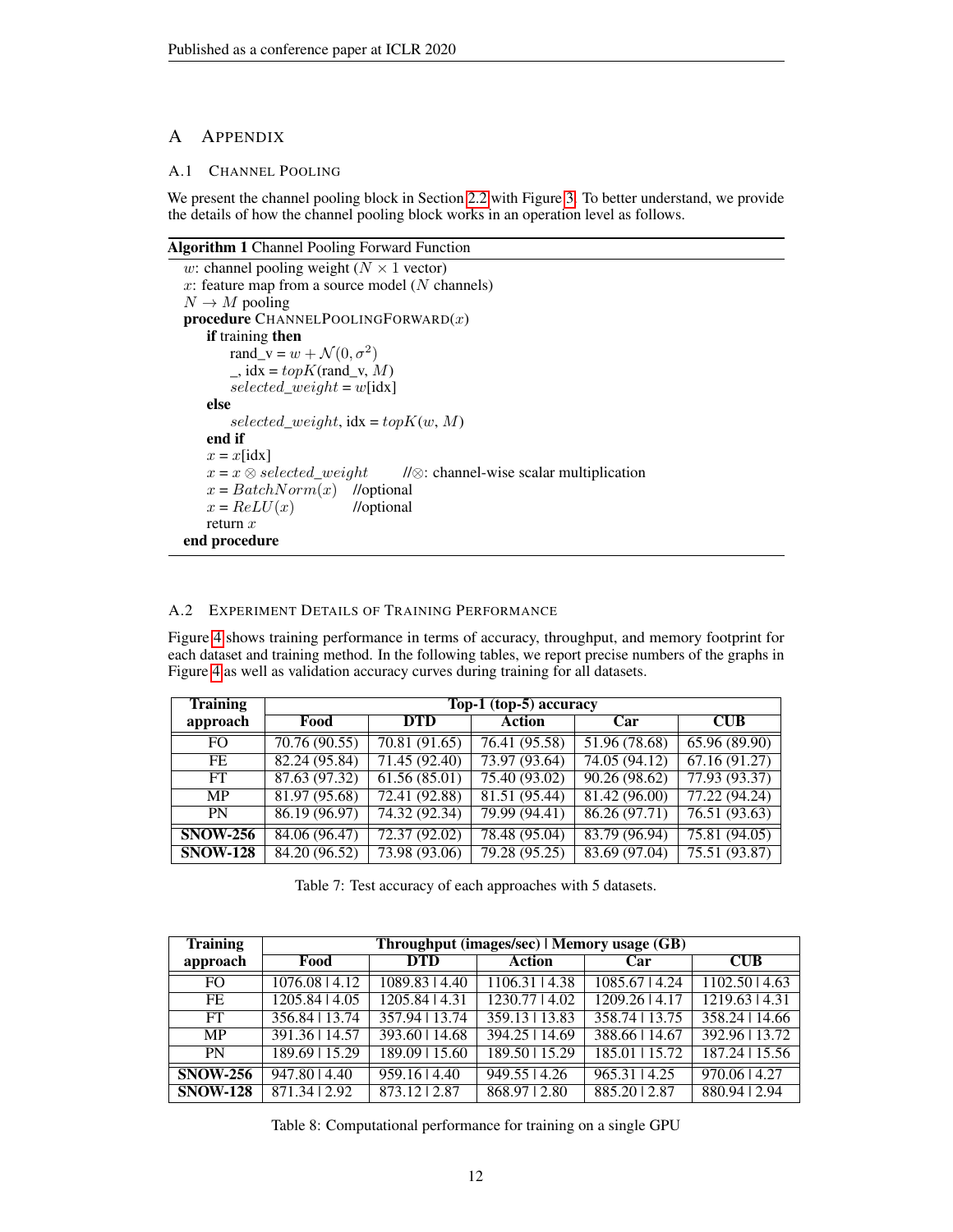

Figure 6: Validation accuracy curves during training for each dataset